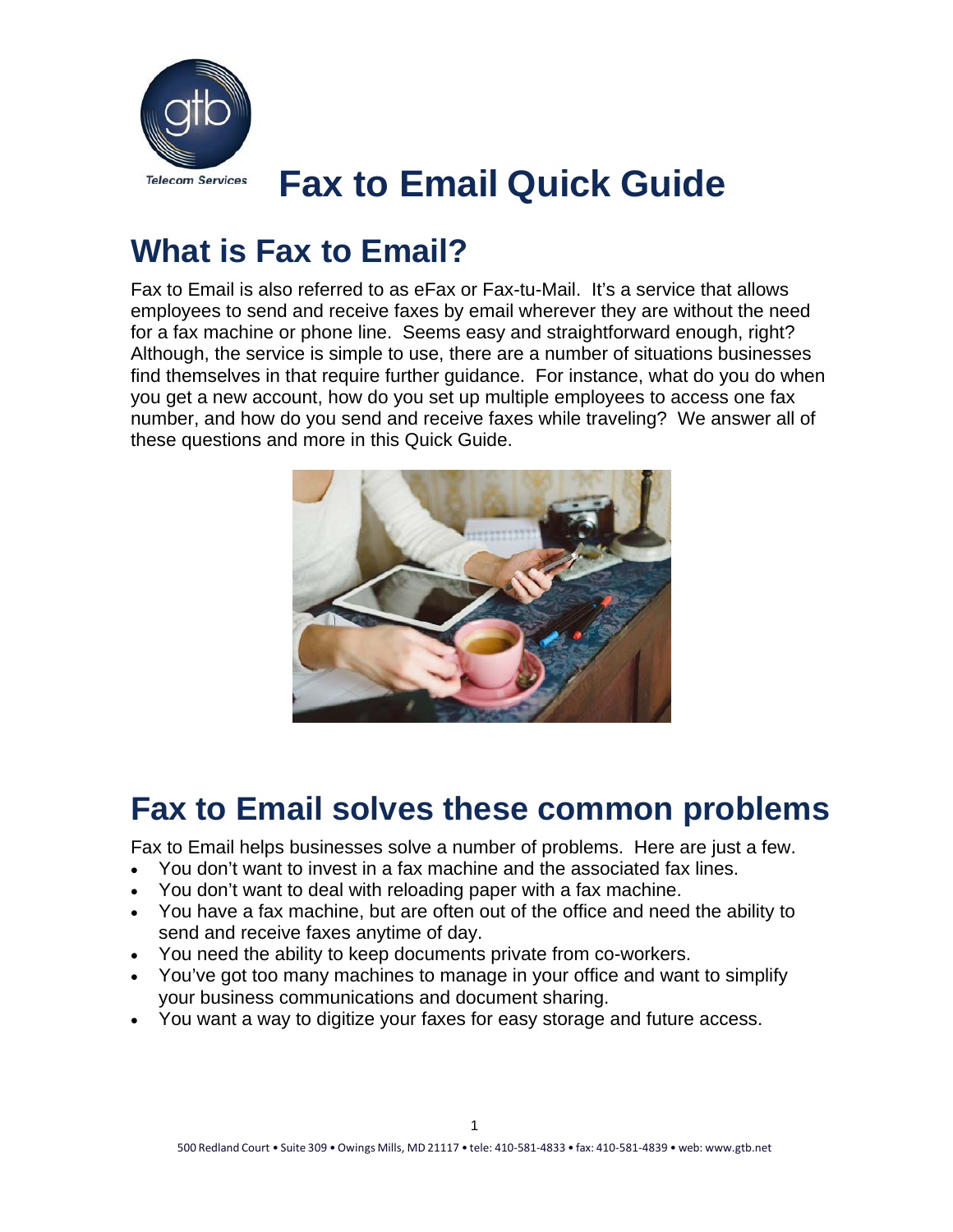

## **Key benefits and features**

Each employee gets their own private fax number that can be used to receive faxes by email as PDF files, and send faxes directly from their computers. The Fax to Email service is "always on", eliminating the frustration associated with missing important faxes when employees are away, when the fax machine runs out of paper or the fax line is busy. The technology works for you 24/7 even when you're out of the office. See our **[product page](http://www.gtb.net/solutions/cloud-services/fax-tu-mail)** for more information at: **<http://www.gtb.net/solutions/cloud-services/fax-tu-mail>**.

## **Setting up the service**

If you would like to inquire about or purchase the Fax to Email service, you must first contact GTB's Customer Care team. You can reach them by **[email](mailto:custservice@gtb.net) at [custservice@gtb.net](mailto:custservice@gtb.net)** or phone at **1 (877) CALL-GTB.** 

## **Changing a user**

If you would like to change a user, you need to contact our Customer Care team for assistance. They can be reached by **[email](mailto:custservice@gtb.net) at [custservice@gtb.net](mailto:custservice@gtb.net)** or phone at **1 (877) CALL-GTB.** 

## **Changing to single or multiple mailboxes at once**

With GTB, you can have a single box or multiple-boxes. For multiple boxes, you are able to have up to three users (email addresses) linked to one fax number. In either case, our Customer Care team needs to set this up for you. You can reach them by **[email](mailto:custservice@gtb.net) at [custservice@gtb.net](mailto:custservice@gtb.net)** or phone at **1 (877) CALL-GTB.**

# **Sending and receiving faxes from your email**

### **Sending faxes from your email account:**

Sending faxes from your registered email account happens in the four easy steps provided below.

- 1. Open new blank email.
- 2. In the *To*: Field input the fax number your sending fax to and then add @fax.gtb.net (example: 4105551234@fax.gtb.net).
- 3. Insert file you wish to send as a fax.
- 4. Send the email with attachment *(Please keep in mind when sending out faxes there is an additional charge of \$.06 per page).*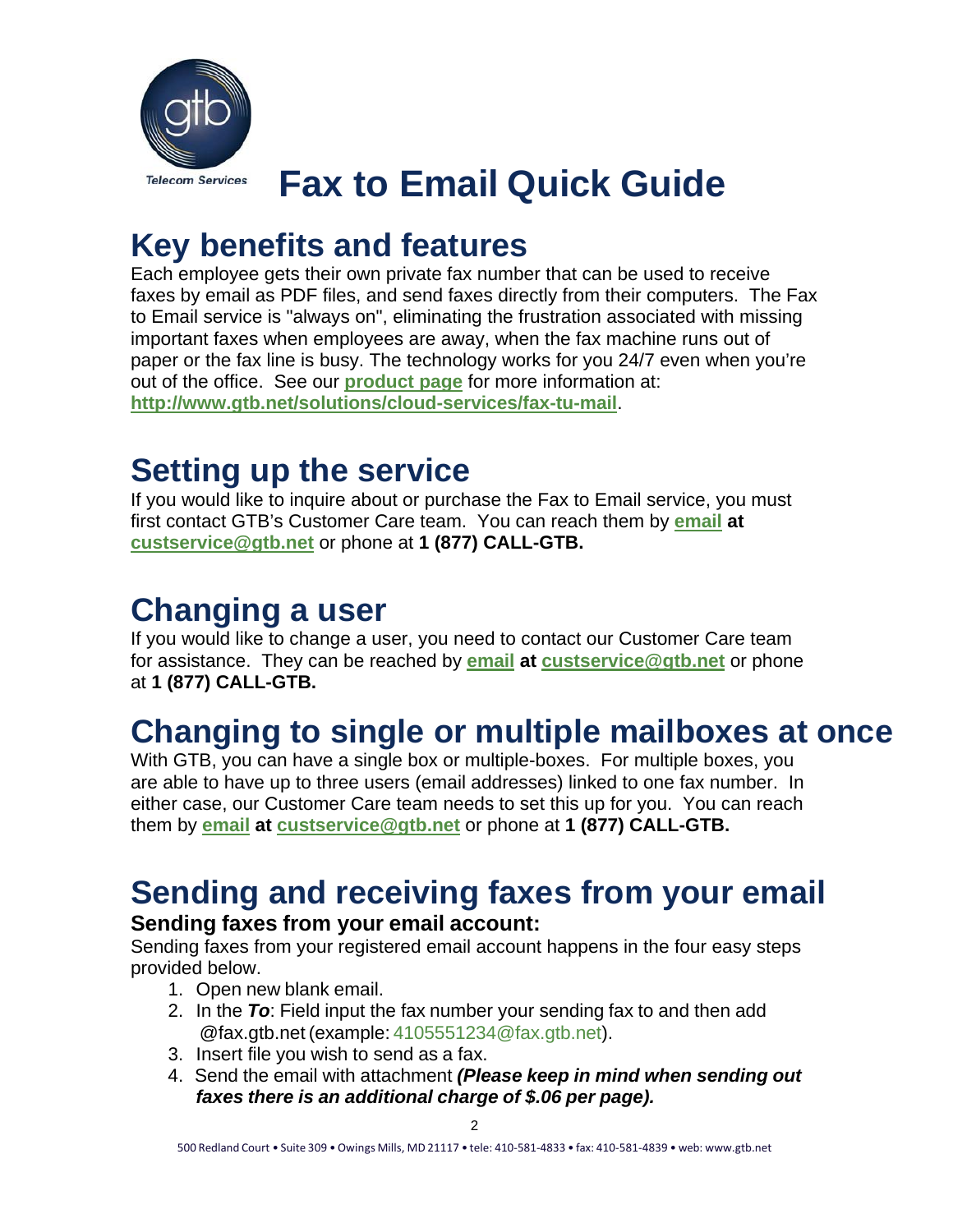

#### **Receiving faxes from your email account:**

Receiving faxes from your registered email account happens in just three easy steps.

- 1. Provide the personal fax number (given to you by your service provider) to all fax senders.
- 2. Wait for faxes to be delivered to your e-mail as an attachment.
- 3. View and manage faxes as need. If you are a GTB customer, a copy of this fax will also appear after logging onto the GTB **[Fax Website](https://fax.gtb.net/login.aspx?ReturnUrl=%2fxsuite%2fxms%2fdefault.aspx)**.

## **Accessing and sending faxes from the GTB Fax Web Site:**

- 1. Go to website **[http://fax.gtb.net](http://fax.gtb.net/)**.
- 2. Enter user name (your GTB Fax number).
- 3. Enter password, then submit. (temporary password is *"password"* all lower case).
- 4. After signing in, from main menu select **SEND.**
- 5. Enter fax number, deliver to name and any other information.
- 6. Click on **NEXT**, browse and insert the file you wish to fax, open the file. and click **NEXT.**
- 7. Review fax data, then click **NEXT.**
- 8. Click *Send*.

| Username:                                                            |               |  |
|----------------------------------------------------------------------|---------------|--|
| Password:                                                            |               |  |
| Remember My Username<br>Log Me In Automatically<br>Password Recovery | <b>SUBMIT</b> |  |
| For Additional Support Call: 4105814833<br>Email: support@gtb.net    |               |  |
|                                                                      |               |  |